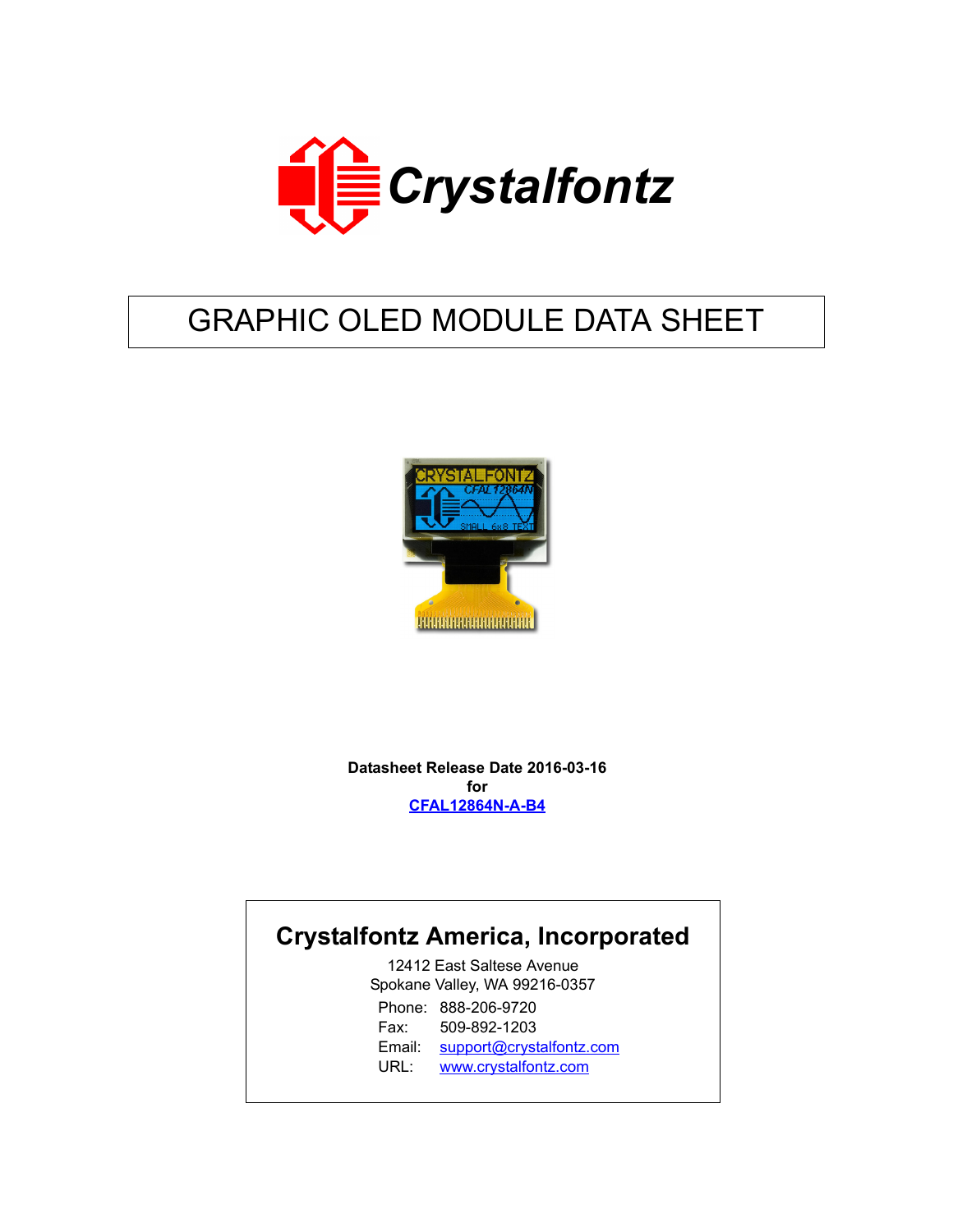

#### **Datasheet Revision History**

Datasheet Release: 2016-03-16 Removed information on LEDs. OLEDs do not have LEDs.

Preliminary Data Sheet Release: 2014-07-22 Revised PHYSICAL CHARACTERISTICS and MODULE OUTLINE DRAWING. Depth of CFAL12864N-A-B4 display module changed from 1.2 millimeters to 1.4 millimeters.

Preliminary Data Sheet Release: 2014-06-09 Preliminary Data Sheet for the CFAL12864N-A-B4 display module.

#### **About Variations**

Slight variations (for example, contrast, color, or intensity) between lots are normal.

#### **The Fine Print**

Certain applications using Crystalfontz America, Inc. products may involve potential risks of death, personal injury, or severe property or environmental damage ("Critical Applications"). CRYSTALFONTZ AMERICA, INC. PRODUCTS ARE NOT DESIGNED, INTENDED, AUTHORIZED, OR WARRANTED TO BE SUITABLE FOR USE IN LIFE-SUPPORT APPLICATIONS, DEVICES OR SYSTEMS OR OTHER CRITICAL APPLICATIONS. Inclusion of Crystalfontz America, Inc. products in such applications is understood to be fully at the risk of the customer. In order to minimize risks associated with customer applications, adequate design and operating safeguards should be provided by the customer to minimize inherent or procedural hazard. Please contact us if you have any questions concerning potential risk applications.

Crystalfontz America, Inc. assumes no liability for applications assistance, customer product design, software performance, or infringements of patents or services described herein. Nor does Crystalfontz America, Inc. warrant or represent that any license, either express or implied, is granted under any patent right, copyright, or other intellectual property right of Crystalfontz America, Inc. covering or relating to any combination, machine, or process in which our products or services might be or are used.

All specifications in Datasheets and on our website are, to the best of our knowledge, accurate but not guaranteed. Corrections to specifications are made as any inaccuracies are discovered.

Company and product names mentioned in this publication are trademarks or registered trademarks of their respective owners.

Copyright © 2016 by Crystalfontz America, Inc., 12412 East Saltese Avenue, Spokane Valley, WA 99216-0357 U.S.A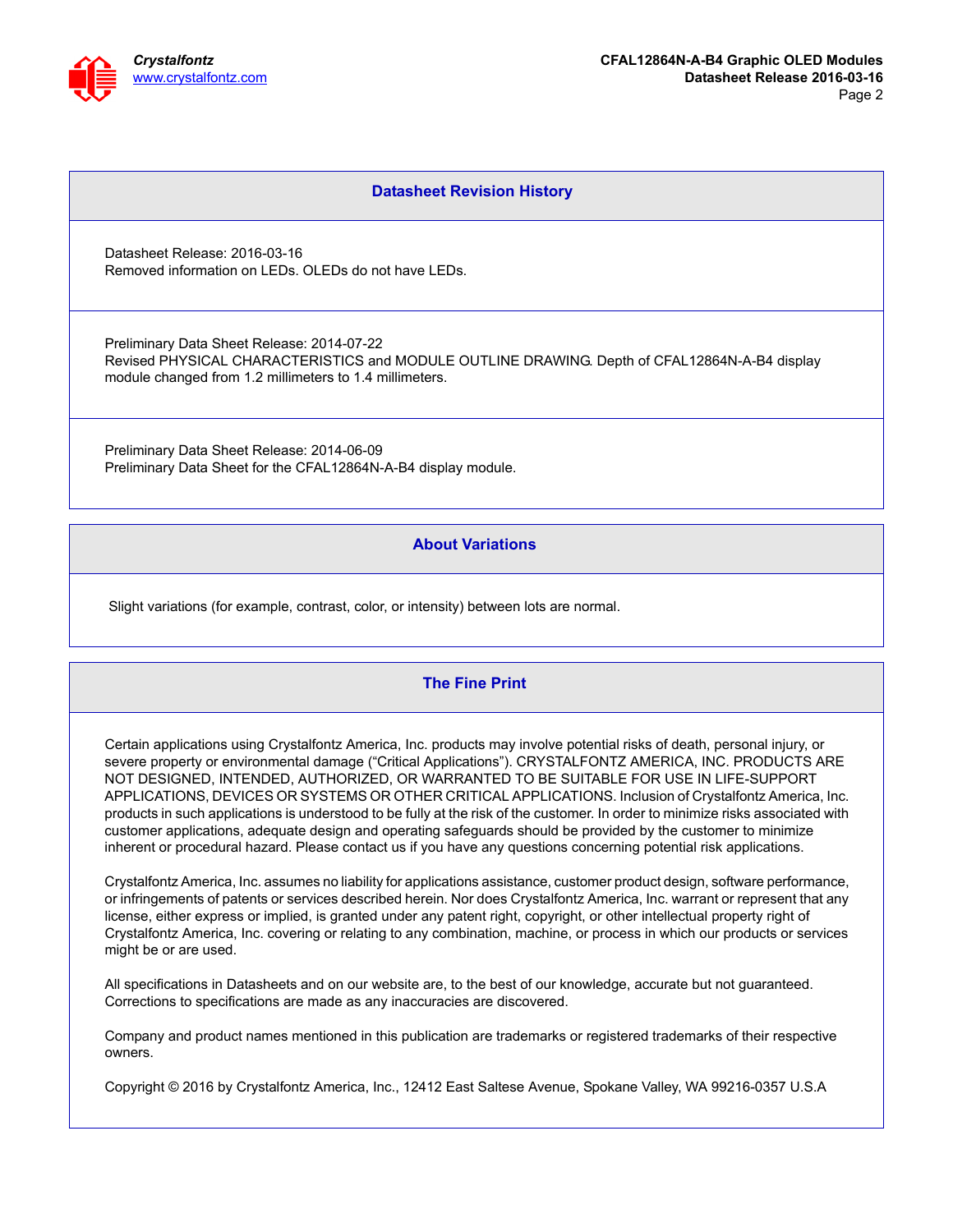

#### **About Volatility**

The Crystalfontz CFAL12864N-A-B4 module has volatile memory.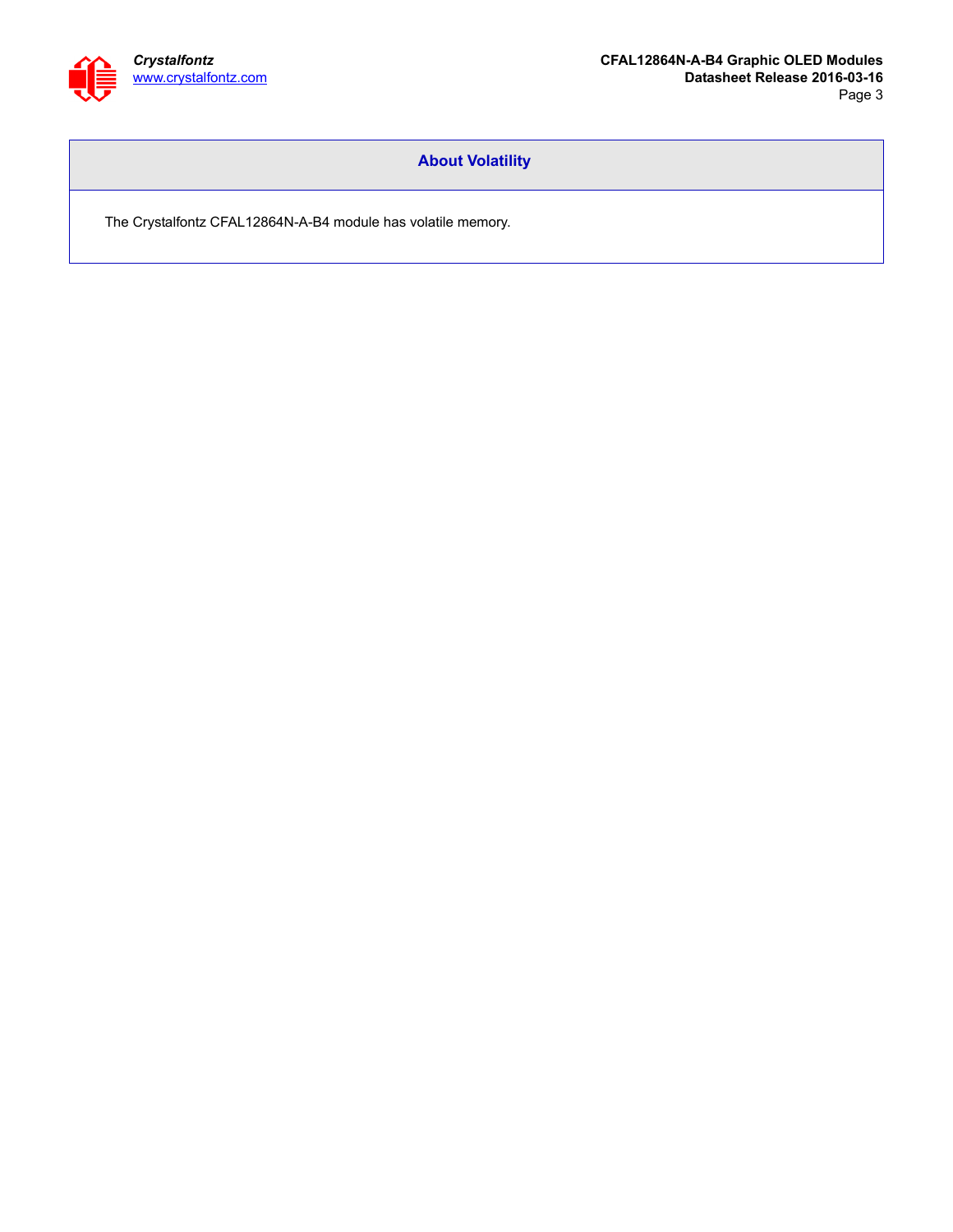

## **CONTENTS**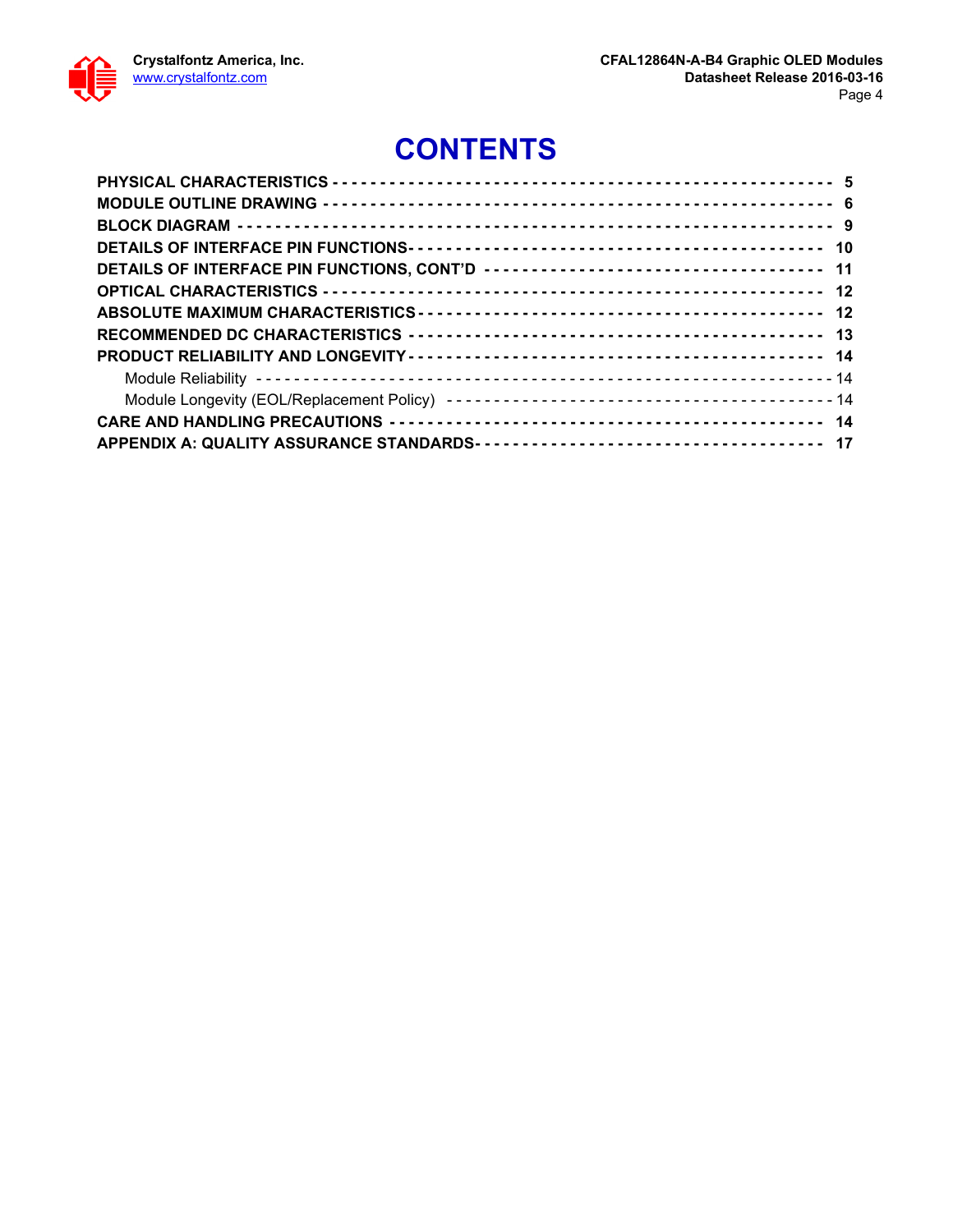

# <span id="page-4-0"></span>**PHYSICAL CHARACTERISTICS**

| No.          | <b>Items</b>             | <b>Specification</b>               | Unit  |
|--------------|--------------------------|------------------------------------|-------|
| $\mathbf{1}$ | Display Mode             | Passive Matrix OLED                |       |
| 2            | Display Color            | Monochrome (Yellow $&Blue$ )       |       |
| 3            | Duty                     | 1/64                               |       |
| 4            | Resolution               | $128(H) \times 64(V)$              | Pixel |
| 5            | Active Area              | $21.744$ (W) x 11.204 (H)          | mm    |
| 6            | <b>Outline Dimension</b> | $26.70$ (W) x 19.26 (H) x 1.4 (D)  | mm    |
| 7            | Pixel Pitch              | $0.17$ (W) x $0.17$ (H)            | mm    |
| 8            | Pixel Size               | $0.154$ (W) x $0.154$ (H)          | mm    |
| 9            | Driver IC                | SSD1306                            |       |
| 10           | Interface                | 8-bit parallel, 3-/4-wire SPI, I2C |       |
| 11           | Weight                   | 1.54                               | g     |

## **ADDITIONAL FEATURES**

- □ These modules have a [Solomon Systech SSD1306](http://crystalfontz.com/controllers/Solomon%20Systech/SSD1306) 128 x 64 Dot Matrix OLED/PLED Segment/Common Driver with Controller.
- □ RoHS compliant.
- Crystalfontz America Incorporated is ISO 9001:2008 certified.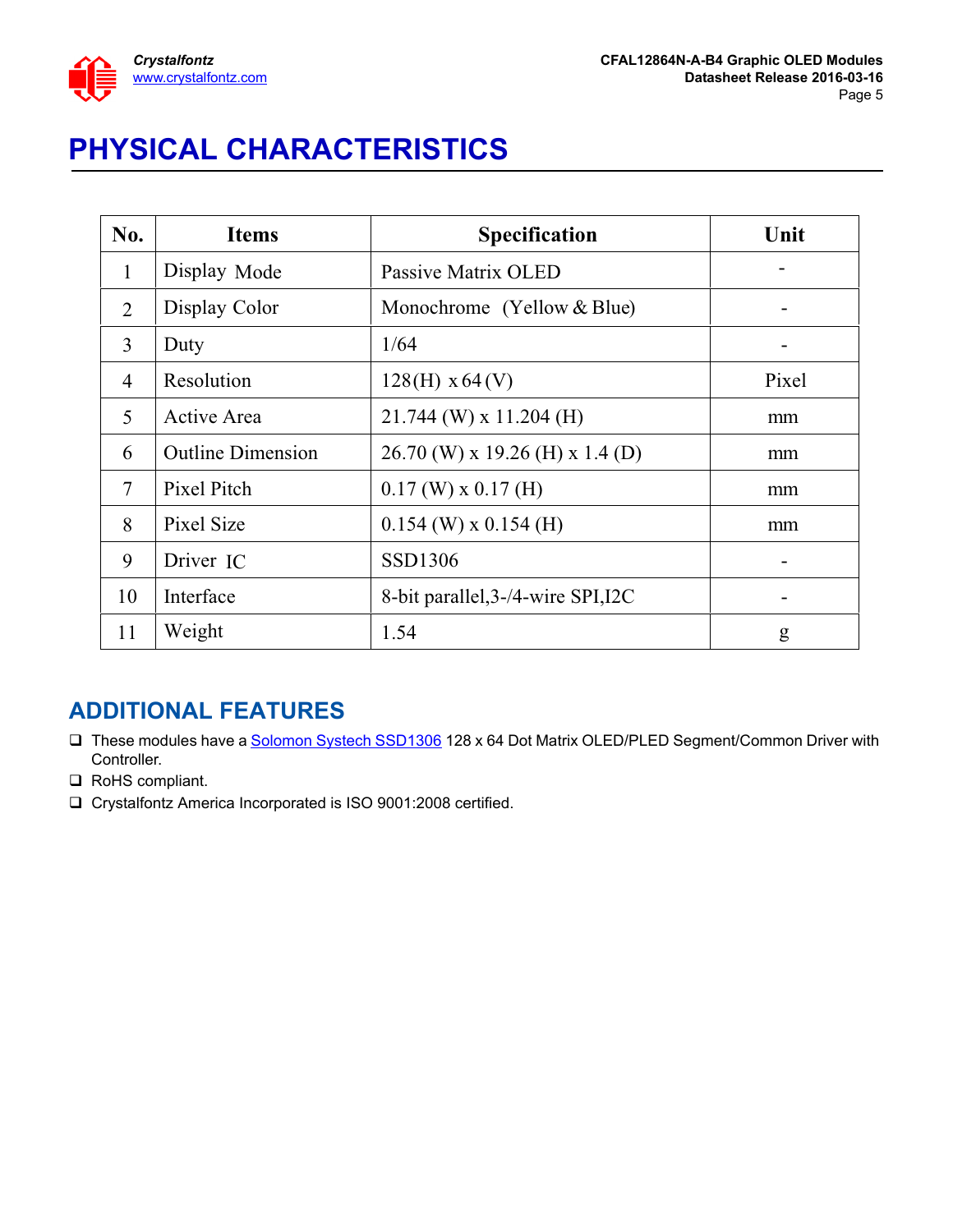

## <span id="page-5-0"></span>**MODULE OUTLINE DRAWING**



#### Notes:

- 1. Color: Light Blue & Yellow
- 2. Driver IC: SSD1306

3. Interface: 8-bit 68XX/80XX Parallel, 3-/4-wire SPI, I2 C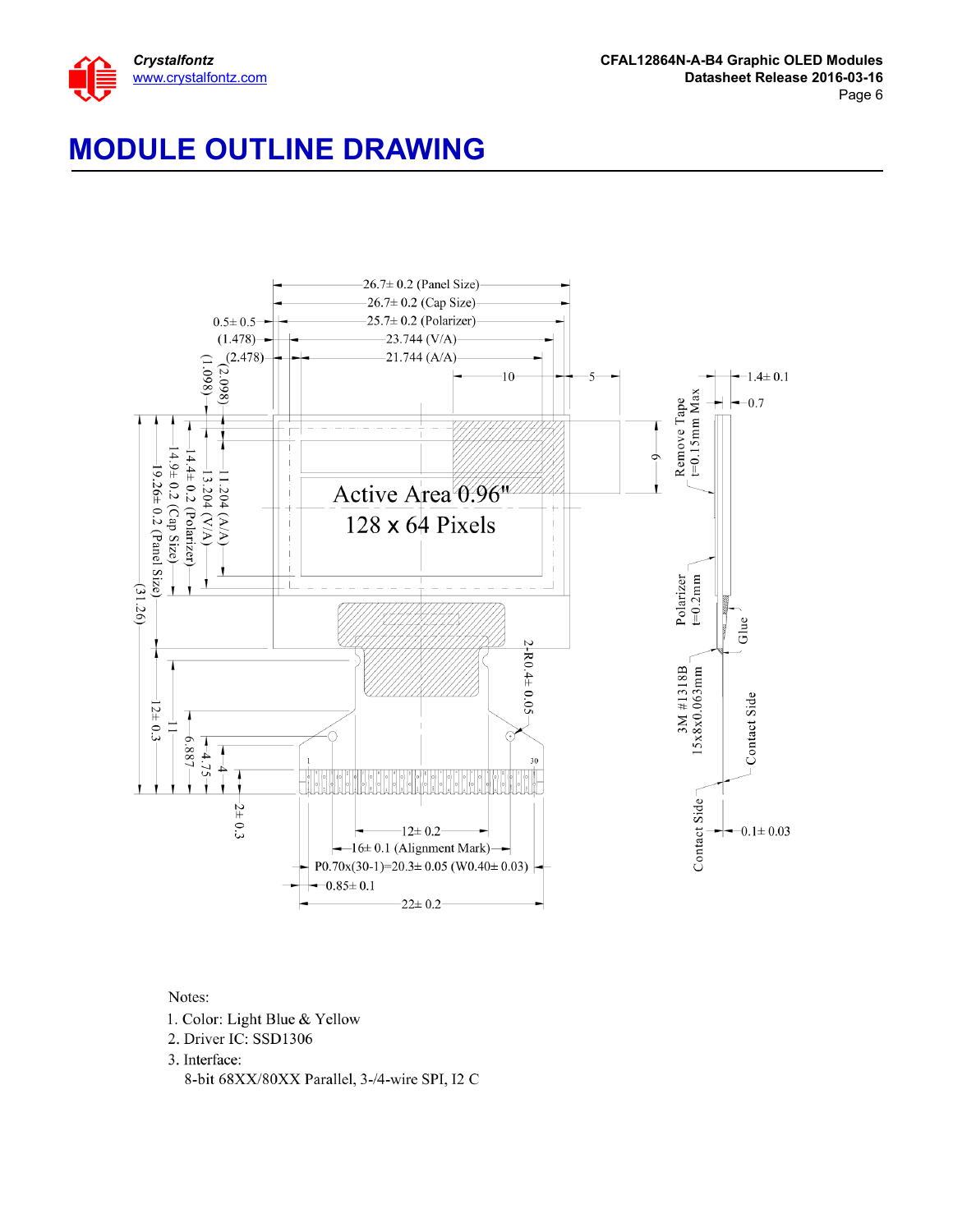

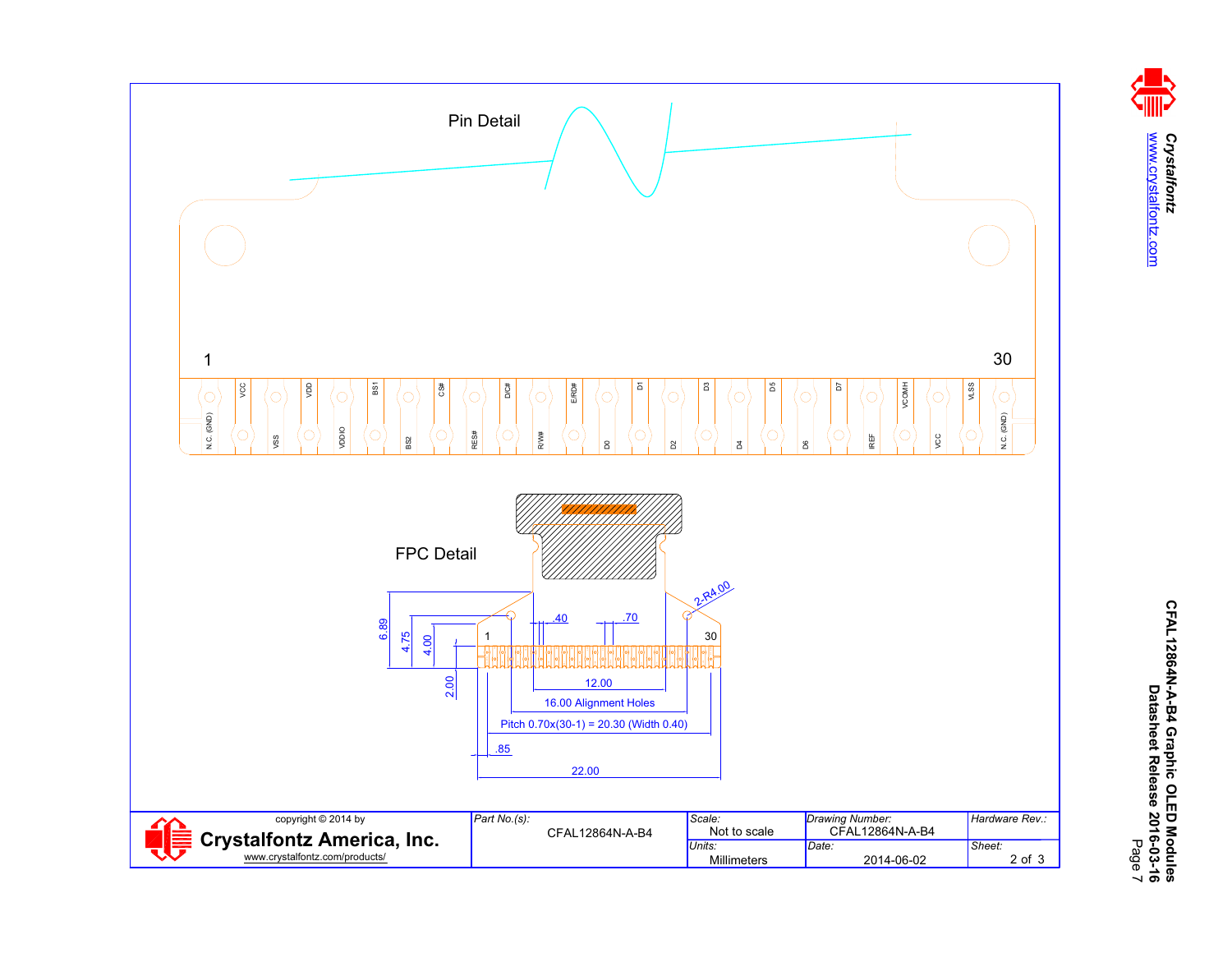Crystalfontz<br>www.crystalfontz.com [www.crystalfontz.com](http://www.crystalfontz.com) *Crystalfontz*

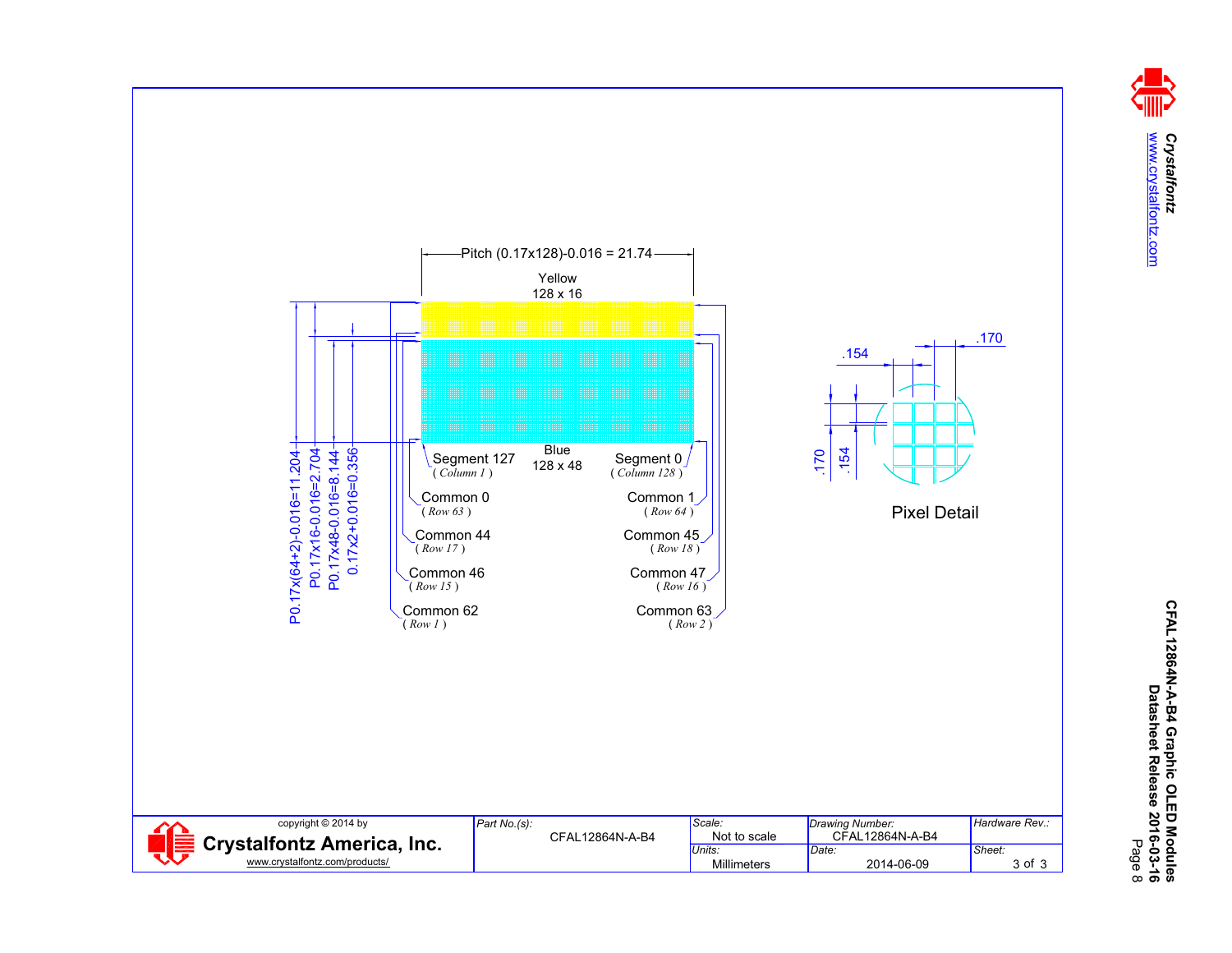

#### <span id="page-8-0"></span>**BLOCK DIAGRAM**  $\ddot{\phantom{0}}$

1.1 V  $_{\text{CC}}$  Supplied Externally



MCU Interface Selection: BS0, BS1 and BS2 Pins connected to MCU interface: CS#, RES#, D/C#, R/W#, E/RD#, and D0~D7

C1, C3:  $0.1 \mu F$ <br>C2:  $4.7 \mu F$  $4.7<sub>µF</sub>$ C4, C5: 4.7µF / 16V X7R R1:  $910k\Omega$ , R1 = (Voltage at IREF - VSS) / IREF **Our recommendation is to use V = 12v and R1 = 910K.**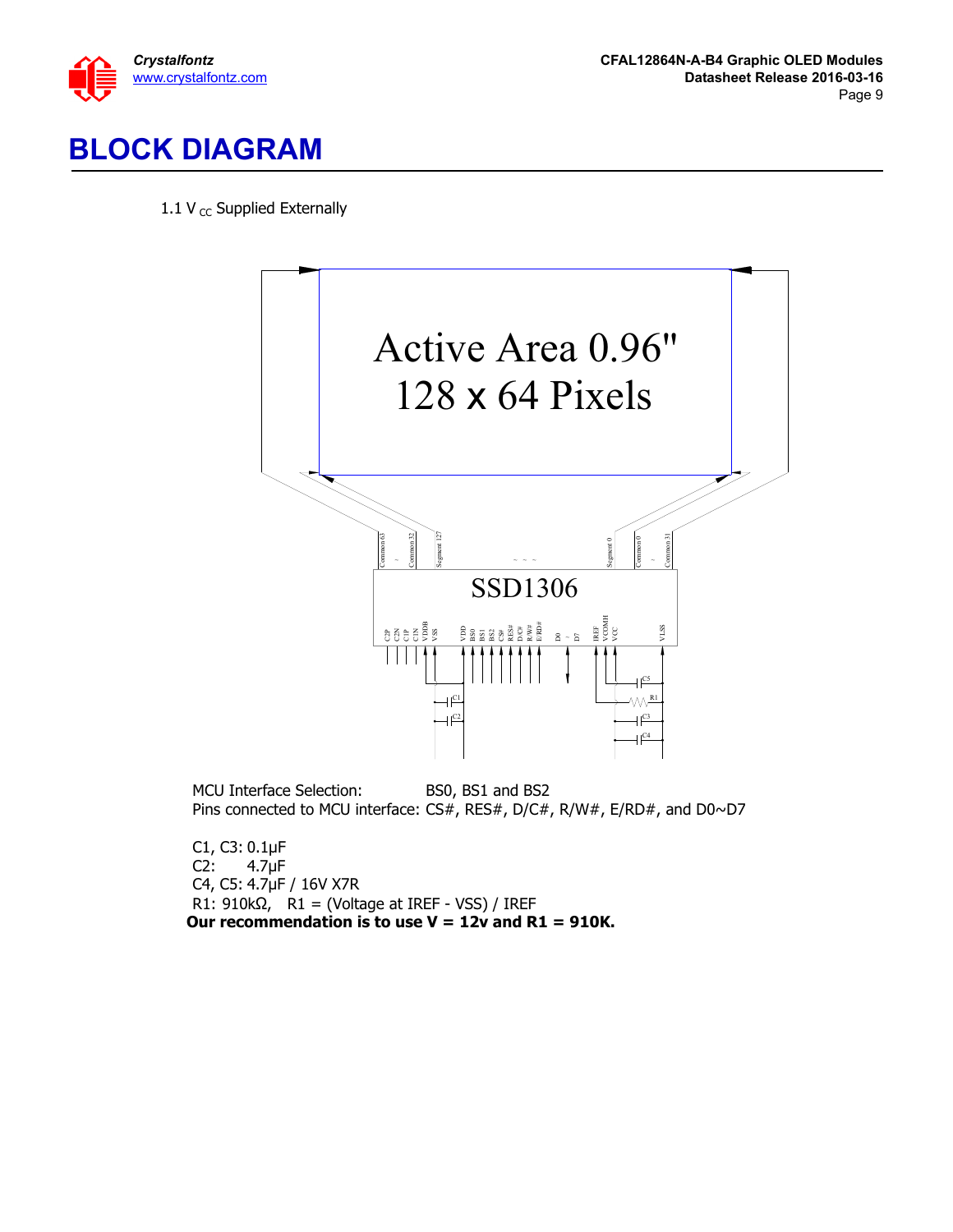

## <span id="page-9-0"></span>**DETAILS OF INTERFACE PIN FUNCTIONS**

**Our recommendation is to use V = 12v and R1 = 910K.**

| <b>Pin Number</b>      | <b>Symbol</b>                             | I/O | <b>Function</b>                                                                                                                                                                                                                                                                                                                                                                                                                                                                                                                                                                                                                       |  |  |  |  |
|------------------------|-------------------------------------------|-----|---------------------------------------------------------------------------------------------------------------------------------------------------------------------------------------------------------------------------------------------------------------------------------------------------------------------------------------------------------------------------------------------------------------------------------------------------------------------------------------------------------------------------------------------------------------------------------------------------------------------------------------|--|--|--|--|
| <b>Power Supply</b>    |                                           |     |                                                                                                                                                                                                                                                                                                                                                                                                                                                                                                                                                                                                                                       |  |  |  |  |
| 9                      | <b>VDD</b>                                | P   | <b>Power Supply for Logic</b><br>This is a voltage supply pin. It must be connected to external source.                                                                                                                                                                                                                                                                                                                                                                                                                                                                                                                               |  |  |  |  |
| 8                      | <b>VSS</b>                                | P   | <b>Ground of Logic Circuit</b><br>This is a ground pin. It acts as a reference for the logic pins. It must be<br>connected to external ground.                                                                                                                                                                                                                                                                                                                                                                                                                                                                                        |  |  |  |  |
| 28                     | <b>VCC</b>                                | P   | <b>Power Supply for OEL Panel</b><br>This is the most positive voltage supply pin of the chip. A stabilization capacitor<br>should be connected between this pin and V <sub>SS</sub> when the converter is used. It<br>must be connected to external source when the converter is not used.                                                                                                                                                                                                                                                                                                                                           |  |  |  |  |
| 29                     | <b>VLSS</b>                               | P   | <b>Ground of Analog Circuit</b><br>This is an analog ground pin. It should be connected to V <sub>SS</sub> externally.                                                                                                                                                                                                                                                                                                                                                                                                                                                                                                                |  |  |  |  |
| <b>Driver</b>          |                                           |     |                                                                                                                                                                                                                                                                                                                                                                                                                                                                                                                                                                                                                                       |  |  |  |  |
| 26                     | <b>IREF</b>                               | L   | <b>Current Reference for Brightness Adjustment</b><br>This pin is segment current reference pin. A resistor should be connected<br>between this pin and $V_{SS}$ . Set the current at 12.5 $\mu$ A maximum.                                                                                                                                                                                                                                                                                                                                                                                                                           |  |  |  |  |
| 27                     | <b>VCOMH</b>                              | O   | <b>Voltage Output High Level for COM Signal</b><br>This pin is the input pin for the voltage output high level for COM signals. A<br>capacitor should be connected between this pin and V <sub>ss</sub> .                                                                                                                                                                                                                                                                                                                                                                                                                             |  |  |  |  |
| <b>DC/DC Converter</b> |                                           |     |                                                                                                                                                                                                                                                                                                                                                                                                                                                                                                                                                                                                                                       |  |  |  |  |
| 6                      | <b>VBAT</b>                               | P   | <b>Power Supply for DC/DC Converter Circuit</b><br>This is the power supply pin for the internal buffer of the DC/DC voltage converter.<br>It must be connected to external source when the converter is used. It should be<br>connected to V <sub>DD</sub> when the converter is not used.                                                                                                                                                                                                                                                                                                                                           |  |  |  |  |
| 4/5<br>2/3             | C1P / C1N<br>C2P / C2N                    | Ι   | <b>Positive Terminal of the Flying Inverting Capacitor</b><br><b>Negative Terminal of the Flying Boost Capacitor</b><br>The charge-pump capacitors are required between the terminals. They must be<br>floated when the converter is not used.                                                                                                                                                                                                                                                                                                                                                                                        |  |  |  |  |
| <b>Interface</b>       |                                           |     |                                                                                                                                                                                                                                                                                                                                                                                                                                                                                                                                                                                                                                       |  |  |  |  |
| 10<br>11<br>12         | BS0<br>BS <sub>1</sub><br>BS <sub>2</sub> | Ι   | <b>Communicating Protocol Select</b><br>These pins are MCU interface selection input. See the following table:<br>BS1<br>BS2<br>BS0<br>$I^2C$<br>0<br>0<br>1<br>3-wire SPI<br>0<br>1<br>0<br>4-wire SPI<br>0<br>0<br>0<br>8-bit 68XX Parallel<br>0<br>0<br>1                                                                                                                                                                                                                                                                                                                                                                          |  |  |  |  |
|                        |                                           |     | 8-bit 80XX Parallel<br>0<br>$\mathbf{1}$<br>$\mathbf{1}$                                                                                                                                                                                                                                                                                                                                                                                                                                                                                                                                                                              |  |  |  |  |
| 14                     | RES#                                      | L   | <b>Power Reset for Controller and Driver</b><br>This pin is reset signal input. When the pin is low, initialization of the chip is<br>executed. Keep this pin pull high during normal operation.                                                                                                                                                                                                                                                                                                                                                                                                                                      |  |  |  |  |
| 13                     | CS#                                       | Ι   | <b>Chip Select</b><br>This pin is the chip select input.  The chip is enabled for MCU communication only<br>when CS# is pulled low.                                                                                                                                                                                                                                                                                                                                                                                                                                                                                                   |  |  |  |  |
| 15                     | D/C#                                      | Ι   | <b>Data/Command Control</b><br>This pin is Data/Command control pin.  When the pin is pulled high, the input at<br>$D7~\sim$ D0 is treated as display data. When the pin is pulled low, the input at $D7~\sim$ D0<br>will be transferred to the command register.<br>When the pin is pulled high and serial interface mode is selected, the data at SDIN<br>will be interpreted as data. When it is pulled low, the data at SDIN will be<br>transferred to the command register. In $I^2C$ mode, this pin acts as SA0 for slave<br>address selection.<br>For detail relationship to MCU interface signals, please refer to the Timing |  |  |  |  |
| 17                     | E/RD#                                     | Ι.  | Characteristics Diagrams.<br><b>Read/Write Enable or Read</b><br>This pin is MCU interface input.<br>When interfacing to a 68XX-series<br>microprocessor, this pin will be used as the Enable (E) signal. Read/write operation<br>is initiated when this pin is pulled high and the CS# is pulled low.<br>When connecting to an 80XX-microprocessor, this pin receives the Read $(RD#)$<br>signal. Data read operation is initiated when this pin is pulled low and CS# is<br>pulled low.<br>When serial or $I^2C$ mode is selected, this pin must be connected to $V_{SS}$ .                                                         |  |  |  |  |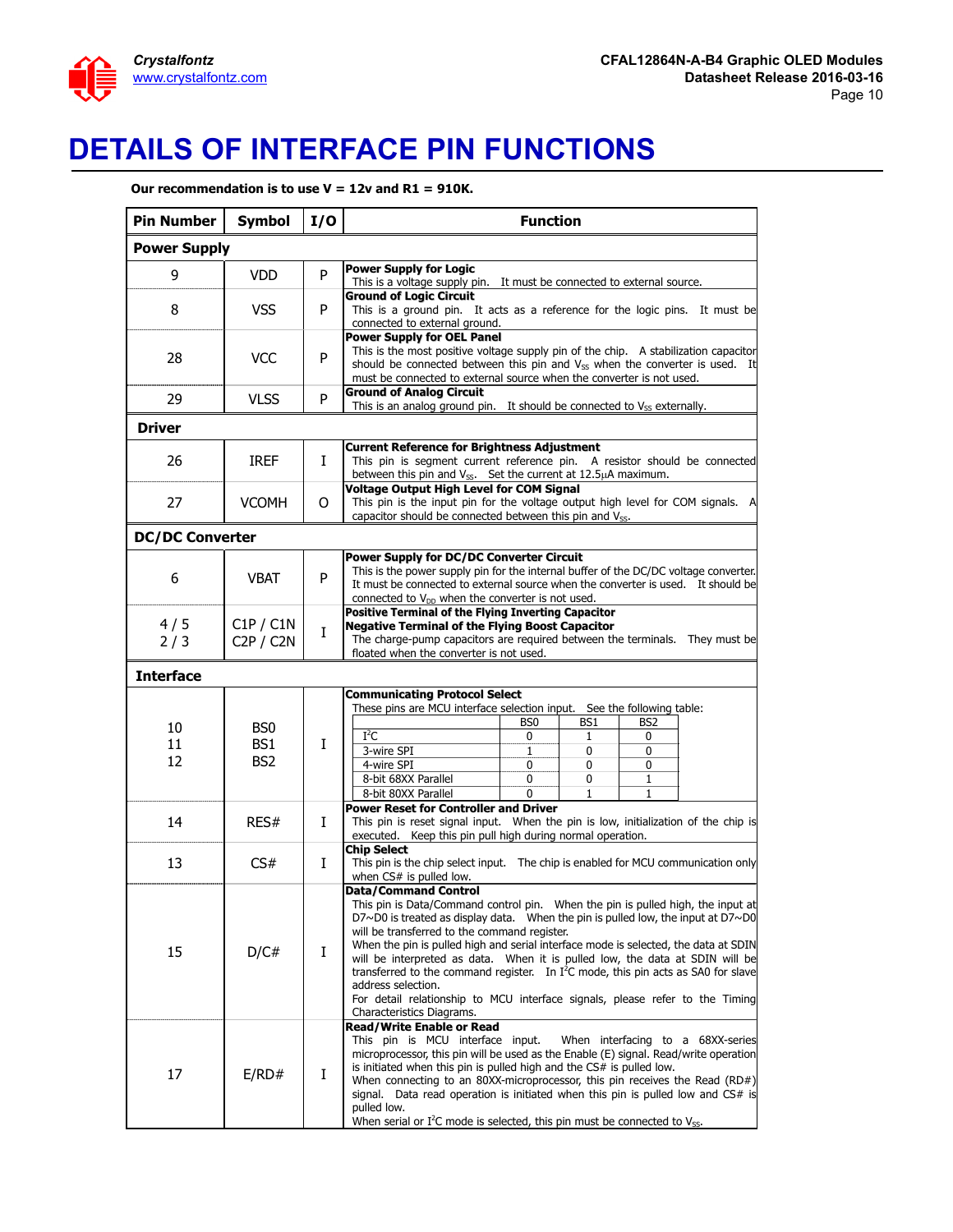

## <span id="page-10-0"></span>**DETAILS OF INTERFACE PIN FUNCTIONS, CONT'D**

| <b>Pin Number</b>           | <b>Symbol</b> | I/O | <b>Function</b>                                                                                                                                                                                                                                                                                                                                                                                                                                                                                                                          |  |  |  |  |
|-----------------------------|---------------|-----|------------------------------------------------------------------------------------------------------------------------------------------------------------------------------------------------------------------------------------------------------------------------------------------------------------------------------------------------------------------------------------------------------------------------------------------------------------------------------------------------------------------------------------------|--|--|--|--|
| <b>Interface(Continued)</b> |               |     |                                                                                                                                                                                                                                                                                                                                                                                                                                                                                                                                          |  |  |  |  |
| 16                          | R/W#          |     | <b>Read/Write Select or Write</b><br>This pin is MCU interface input. When interfacing to a 68XX-series<br>microprocessor, this pin will be used as Read/Write (R/W#) selection input. Pull<br>this pin to "High" for read mode and pull it to "Low" for write mode.<br>When 80XX interface mode is selected, this pin will be the Write (WR#) input.<br>Data write operation is initiated when this pin is pulled low and the CS# is pulled<br>low.<br>When serial or $I^2C$ mode is selected, this pin must be connected to $V_{SS}$ . |  |  |  |  |
| $18 \sim 25$                | DO~D          | I/O | <b>Host Data Input/Output Bus</b><br>These pins are 8-bit bi-directional data bus to be connected to the<br>microprocessor's data bus. When serial mode is selected, D1 will be the serial<br>data input SDIN and D0 will be the serial clock input SCLK. When I <sup>2</sup> C mode is<br>selected, D2 & D1 should be tired together and serve as $SDAout$ & $SDAin$ in<br>application and D0 is the serial clock input SCL.<br>Unused pins must be connected to $V_{SS}$ except for D2 in serial mode.                                 |  |  |  |  |
| <b>Reserve</b>              |               |     |                                                                                                                                                                                                                                                                                                                                                                                                                                                                                                                                          |  |  |  |  |
| 7                           | N.C.          |     | <b>Reserved Pin</b><br>The N.C. pin between function pins are reserved for compatible and flexible<br>design.                                                                                                                                                                                                                                                                                                                                                                                                                            |  |  |  |  |
| 1, 30                       | N.C. (GND)    |     | <b>Reserved Pin (Supporting Pin)</b><br>The supporting pins can reduce the influences from stresses on the function pins.<br>These pins must be connected to external ground as the ESD protection circuit.                                                                                                                                                                                                                                                                                                                              |  |  |  |  |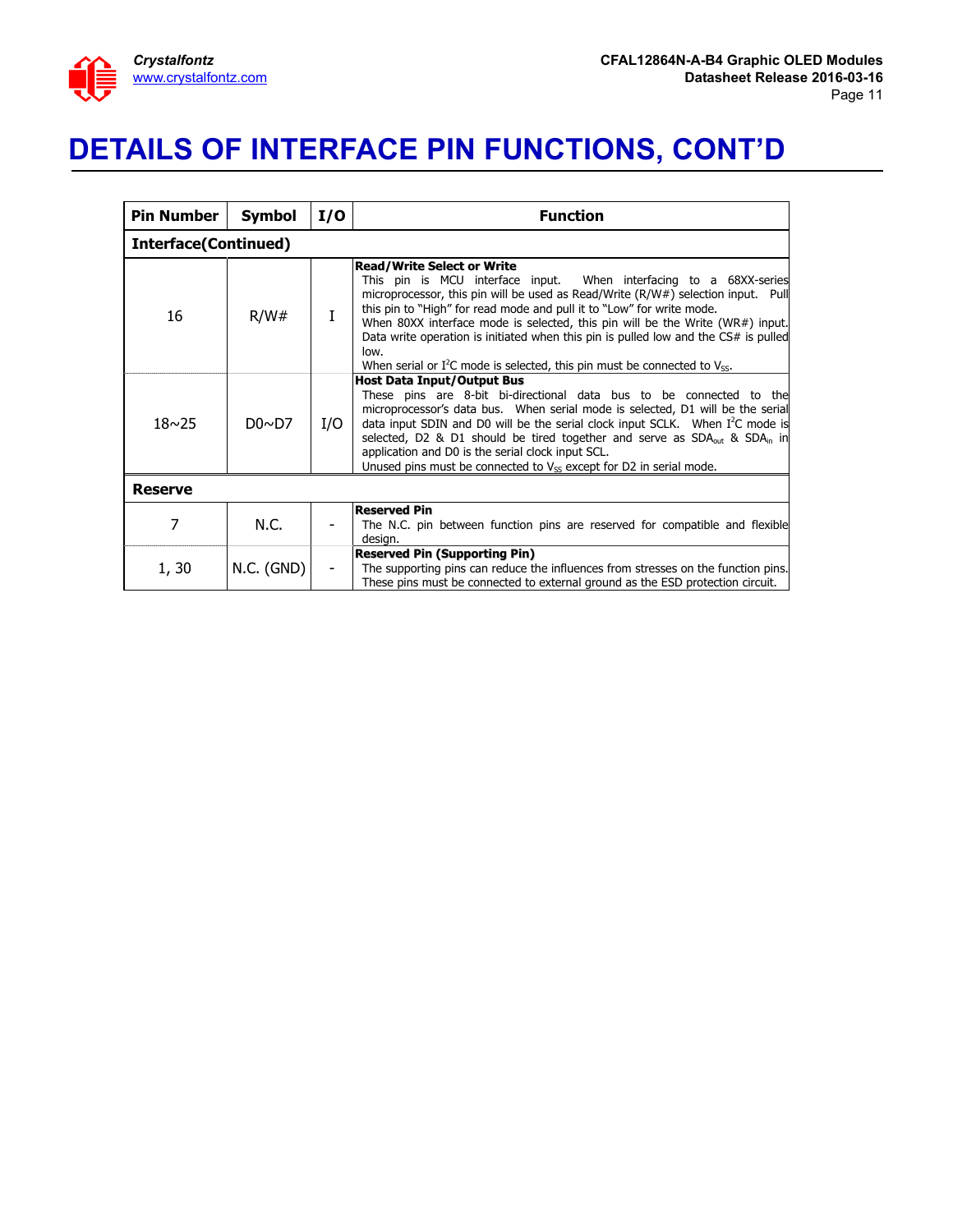

## <span id="page-11-0"></span>**OPTICAL CHARACTERISTICS**

| Color Coordinate | Blue   | CIE x   | 0.10 | 0.14 | 0.18 | $\overline{\phantom{a}}$ | Without<br>Polarizer |
|------------------|--------|---------|------|------|------|--------------------------|----------------------|
|                  |        | $CIE$ y | 0.20 | 0.24 | 0.28 |                          |                      |
| Color Coordinate | Yellow | CIE x   | 0.43 | 0.47 | 0.51 | $\overline{\phantom{a}}$ | Without<br>Polarizer |
|                  |        | CIE y   | 0.45 | 0.49 | 0.53 |                          |                      |
|                  |        |         |      |      |      |                          |                      |

## <span id="page-11-1"></span>**ABSOLUTE MAXIMUM CHARACTERISTICS**

| <b>Items</b>               | <b>Symbol</b>                          | Min    | Typ. | <b>Max</b> | Unit |
|----------------------------|----------------------------------------|--------|------|------------|------|
| Supply voltage for logic   | $\rm V_{DD}$                           | $-0.3$ |      |            |      |
| Supply voltage for display | $V_{CC}$                               |        |      | 16.0       |      |
| Supply voltage for DC/DC   | $V_{\rm DDB}$                          | $-0.3$ |      | 5.0        |      |
| Operating temperature      | <b>TOP</b>                             | $-40$  |      | 80         | U    |
| Storage temperature        | $\operatorname{T}_{\operatorname{ST}}$ | $-40$  |      | 80         | ุึ∩  |
|                            |                                        |        |      |            |      |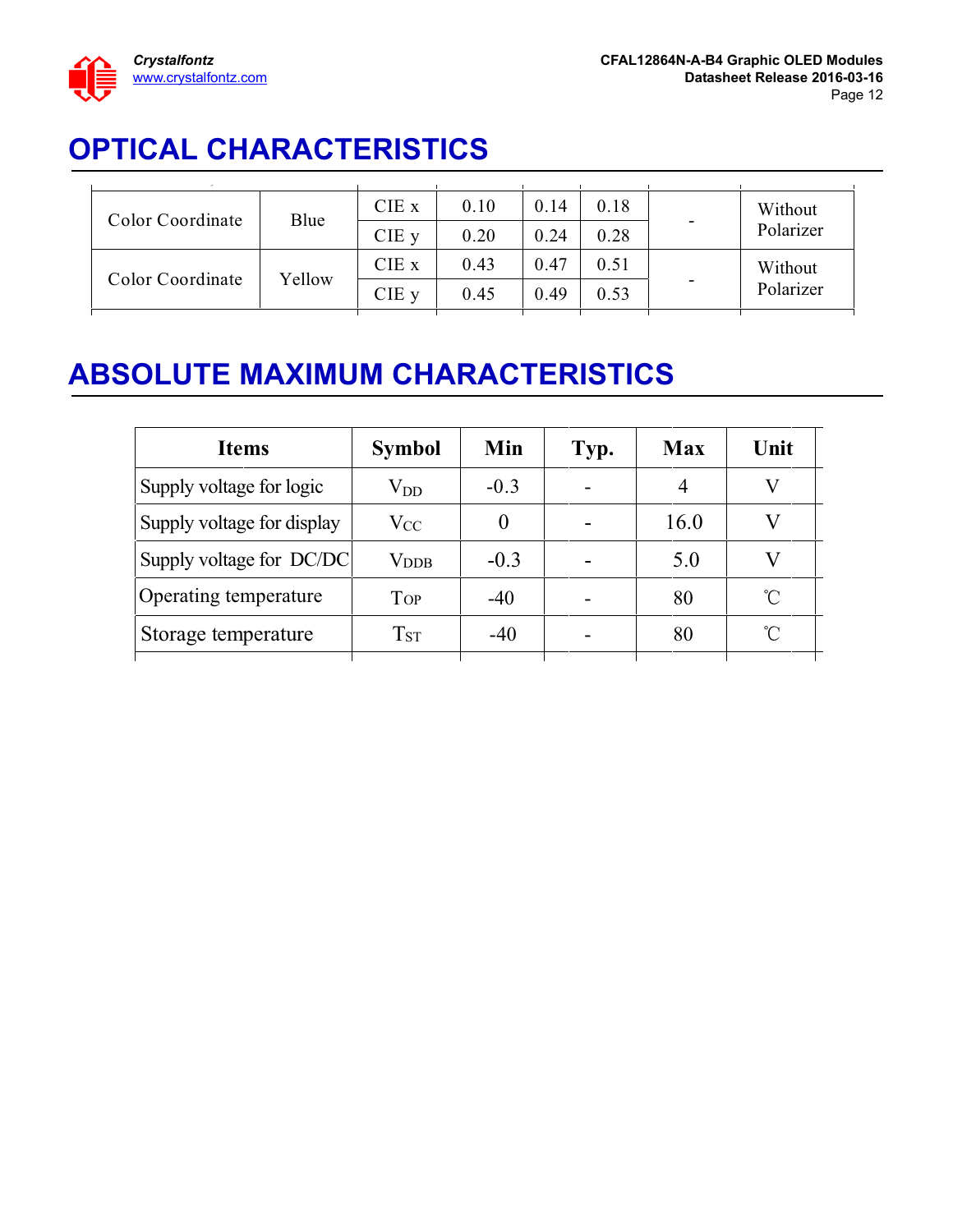

# <span id="page-12-0"></span>**RECOMMENDED DC CHARACTERISTICS**

#### **Our recommendation is to use V = 12v and R1 = 910K.**

| <b>Items</b>                                                                              | <b>Symbol</b>          | <b>Conditions</b>                                   | Min                      | Typ.                     | <b>Max</b>          | Unit             |
|-------------------------------------------------------------------------------------------|------------------------|-----------------------------------------------------|--------------------------|--------------------------|---------------------|------------------|
| Supply voltage for logic                                                                  | $V_{DD}$               |                                                     | 1.65                     | 2.8                      | 3.3                 | V                |
| Supply voltage for display<br>(Supplied externally)                                       | $V_{CC}$               | Note 5                                              | 11.5                     | 12.0                     | 12.5                | V                |
| Supply voltage for DC/DC                                                                  | $V_{BAT}$              | Internal DC/DC enable                               | 3.5                      | $\overline{\phantom{a}}$ | 4.2                 | V                |
| Supply voltage for display<br>(Generated by internal DC/DC)                               | $V_{CC}$               | Note 5                                              | 7.0                      |                          | 7.5                 | $\mathbf{V}$     |
| High level input                                                                          | $V_{HH}$               |                                                     | $0.8 \times V_{DD}$      |                          | $V_{DD}$            | $\rm V$          |
| Low level input                                                                           | $\rm V_{II}$           |                                                     | $\boldsymbol{0}$         |                          | $0.2 \times V_{DD}$ | V                |
| High level output                                                                         | $V_{OH}$               | $I_{OUT}$ = 100 µA, 3.3MH $(0.9 \text{ x } V_{DD})$ |                          | $\qquad \qquad$          | $V_{DD}$            | $\mathbf{V}$     |
| Low level output                                                                          | <b>V</b> <sub>OL</sub> | $I_{OUT} = 100 \mu A, 3.3 MHz$                      | $\overline{0}$           | $\blacksquare$           | $0.1x$ $VDD$        | V                |
| Operating current for V <sub>DD</sub>                                                     | $I_{DD}$               |                                                     |                          | 180                      | 300                 | $\mu A$          |
| Operating current for V <sub>CC</sub><br>$(V_{CC}$ Supplied externally)                   | $I_{\text{CC}}$        | Note 6                                              |                          | 12.3                     | 16.0                | mA               |
| Operating current for V <sub>DDB</sub><br>(V <sub>CC</sub> Generated by internal<br>DC/DC | $I_{\text{BAT}}$       | Note 7                                              |                          | 25.6                     | 32.0                | mA               |
| Sleep mode current for V <sub>DD</sub>                                                    | I DD, SLEEP            |                                                     | $\overline{\phantom{a}}$ | 1                        | 5                   | $\mathsf{\mu A}$ |
| Sleep mode current for V <sub>CC</sub>                                                    | $1_{\text{CC,SLEEP}}$  |                                                     |                          | $\overline{2}$           | 10                  | $\mathsf{\mu A}$ |

Note 5: Supply Voltage for Display ( $V_{CC}$ ) are subject to the change of the panel characteristics and the customer' s request.

Note 6:  $V_{DD} = 2.8V$ ,  $V_{CC} = 12V$ , 100% Display Area Turn on.

Note 7:  $V_{DD} = 2.8V$ ,  $V_{CC} = 7.25V$ , 100% Display Area Turn on.

\* Software configuration follows Actual Application Example .

#### **ESD (ELECTRO-STATIC DISCHARGE)**

The circuitry is industry standard CMOS logic and is susceptible to ESD damage. Please use industry standard antistatic precautions as you would for any other static sensitive devices such as expansion cards, motherboards, or integrated circuits. Ground your body, work surfaces, and equipment.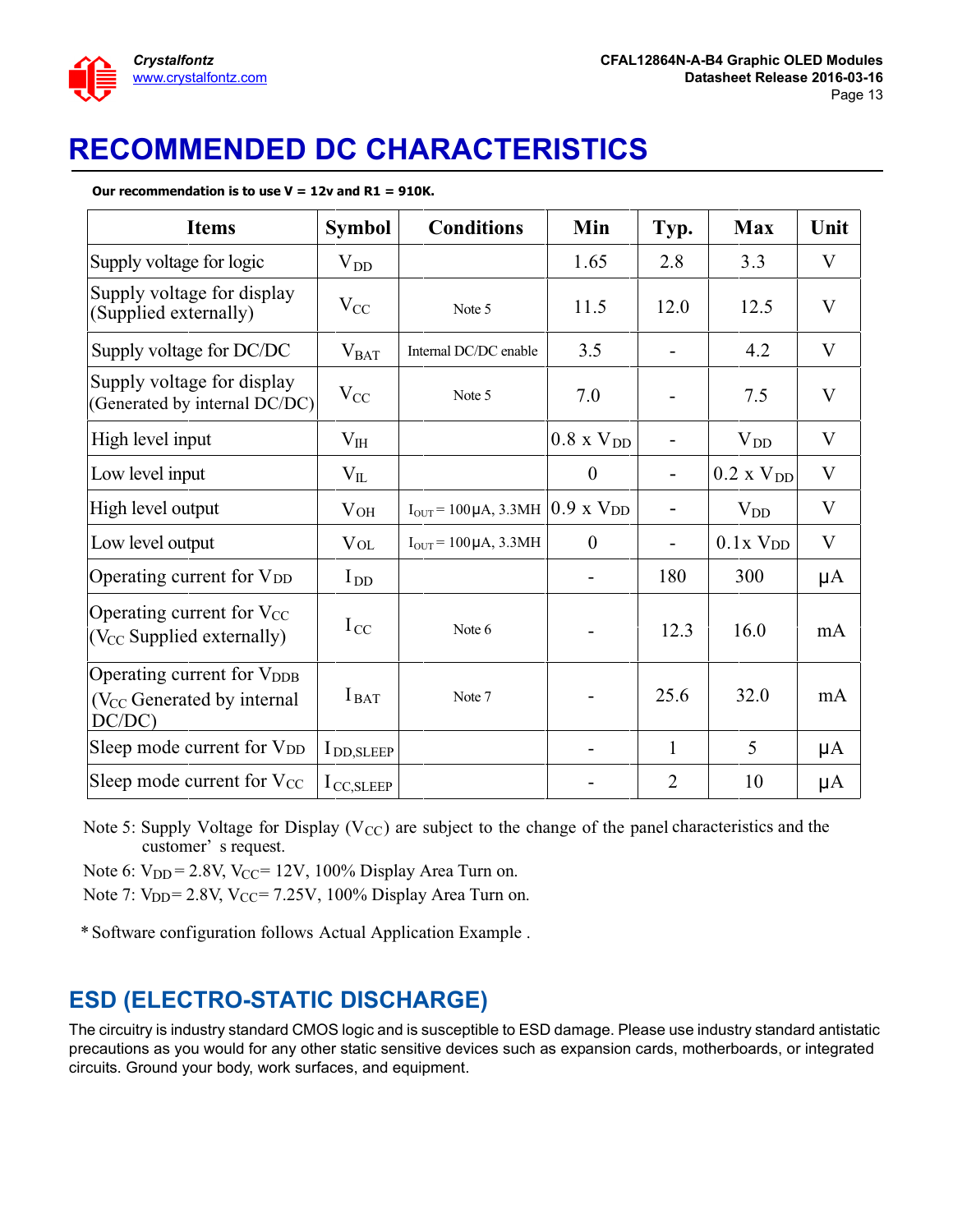

# <span id="page-13-0"></span>**PRODUCT RELIABILITY AND LONGEVITY**

## <span id="page-13-1"></span>**MODULE RELIABILITY**

| <b>PART NUMBER</b>                                                                                                                                                                                                 | <b>SPECIFICATION</b>                                                                                                                      |  |  |  |  |
|--------------------------------------------------------------------------------------------------------------------------------------------------------------------------------------------------------------------|-------------------------------------------------------------------------------------------------------------------------------------------|--|--|--|--|
| CFAL12864N-A-B4                                                                                                                                                                                                    | Brightness will be >50% of a new module's initial brightness<br>for at least 50,000 hours of operation when supply to OLED is below 12.3. |  |  |  |  |
| Under operating and storage temperature specification limitations, humidity non-condensing) RH up to 65%, and no exposure to<br>direct sunlight. Value listed above is approximate and represent typical lifetime. |                                                                                                                                           |  |  |  |  |

## <span id="page-13-2"></span>**MODULE LONGEVITY (EOL/REPLACEMENT POLICY)**

Crystalfontz is committed to making all of our modules available for as long as possible. For each module we introduce, we intend to offer it indefinitely. We do not pre-plan a module's obsolescence. The majority of modules we have introduced are still available.

We recognize that discontinuing a module may cause problems for some customers. However, rapidly changing technologies, component availability, or low customer order levels may force us to discontinue ("End of Life" EOL) a module. For example, we must occasionally discontinue a module when a supplier discontinues a component or a manufacturing process becomes obsolete. When we discontinue a module, we will do our best to find an acceptable replacement module with the same fit, form, and function.

In most situations, you will not notice a difference when comparing a "fit, form, and function" replacement module to the discontinued module. However, sometimes a change in component or process for the replacement module results in a slight variation, perhaps an improvement, over the previous design.

Although the replacement module is still within the stated Datasheet specifications and tolerances of the discontinued module, changes may require modification to your circuit and/or firmware. Possible changes include:

- *Controller.* A new controller may require minor changes in your code.
- *Component tolerances.* Module components have manufacturing tolerances. In extreme cases, the tolerance stack can change the visual or operating characteristics.

Please understand that we avoid changing a module whenever possible; we only discontinue a module if we have no other option. We will post Part Change Notices on the product's web page as soon as possible. If interested, you can subscribe to future part change notifications.

# <span id="page-13-3"></span>**CARE AND HANDLING PRECAUTIONS**

For optimum operation of the module and to prolong its life, please follow the precautions below. Excessive voltage will shorten the life of the module. You must drive the display within the specified voltage limit. See *Absolute Maximum Ratings* in [ABSOLUTE MAXIMUM CHARACTERISTICS \(Pg. 12\).](#page-11-1)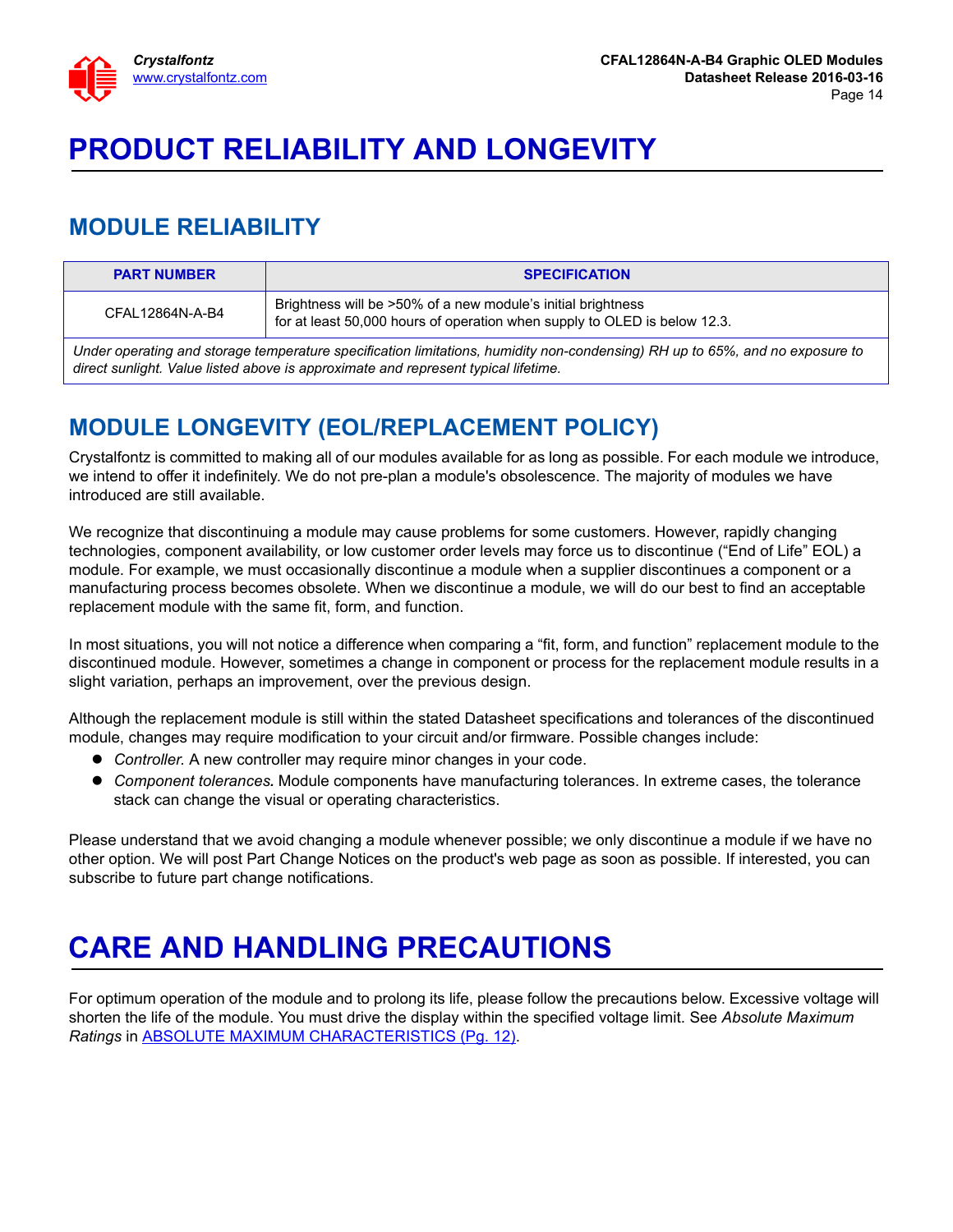

## **HANDLING CAUTION FOR MODULES SHIPPED IN TRAYS**

If you receive modules packed in trays, handle trays carefully by supporting the entire tray. Trays were made to immobilize the modules inside their packing carton. Trays are not designed to be rigid. Do not carry trays by their edges; trays and modules may be damaged.

## **ESD (ELECTRO-STATIC DISCHARGE)**

The circuitry is industry standard CMOS logic and susceptible to ESD damage. Please use industry standard antistatic precautions as you would for any other static sensitive devices such as expansion cards, motherboards, or integrated circuits. Ground your body, work surfaces, and equipment.

#### **DESIGN AND MOUNTING**

- The exposed surface of the "glass" is actually a polarizer laminated on top of the glass. To protect the soft plastic polarizer from damage, the module ships with a protective film over the polarizer. Please peel off the protective film slowly. Peeling off the protective film abruptly may generate static electricity.
- The polarizer is made out of soft plastic and is easily scratched or damaged. When handling the module, avoid touching the polarizer. Finger oils are difficult to remove.
- To protect the soft plastic polarizer from damage, place a transparent plate (for example, acrylic, polycarbonate, or glass) in front of the module, leaving a small gap between the plate and the display surface. We use HP-92 Lexan, which is readily available and works well.
- $\bullet$  Do not disassemble or modify the module.
- **Solder only to the I/O terminals. Use care when removing solder so you do not damage the PCB.**
- Use care to keep the exposed terminals clean.
- Do not reverse polarity to the power supply connections. Reversing polarity will immediately ruin the module.
- Use care to keep the exposed terminals clean.
- Sharp bends can damage the FPC. Do not crease FPC. Do not bend FPC tightly against the edge of the display module's panel.

## **AVOID SHOCK, IMPACT, TORQUE, OR TENSION**

- Do not expose the module to strong mechanical shock, impact, torque, or tension.
- Do not drop, toss, bend, or twist the module.
- $\bullet$  Do not place weight or pressure on the module.

#### **CAUTION**

All electronics may contain harmful substances. Avoid contamination by using care to avoid damage during handling. If any residues, gases, powders, liquids, or broken fragments come in contact with your skin, eyes, mouth, or lungs, immediately contact your local poison control or emergency medical center.

## **HOW TO CLEAN**

- 1. Turn display off.
- 2. Use the removable protective film to remove smudges (for example, fingerprints) and any foreign matter. If you no longer have the protective film, use standard transparent office tape (for example, Scotch® brand "Crystal Clear Tape").
- 3. If the polarizer is dusty, you may carefully blow it off with clean, dry, oil-free compressed air.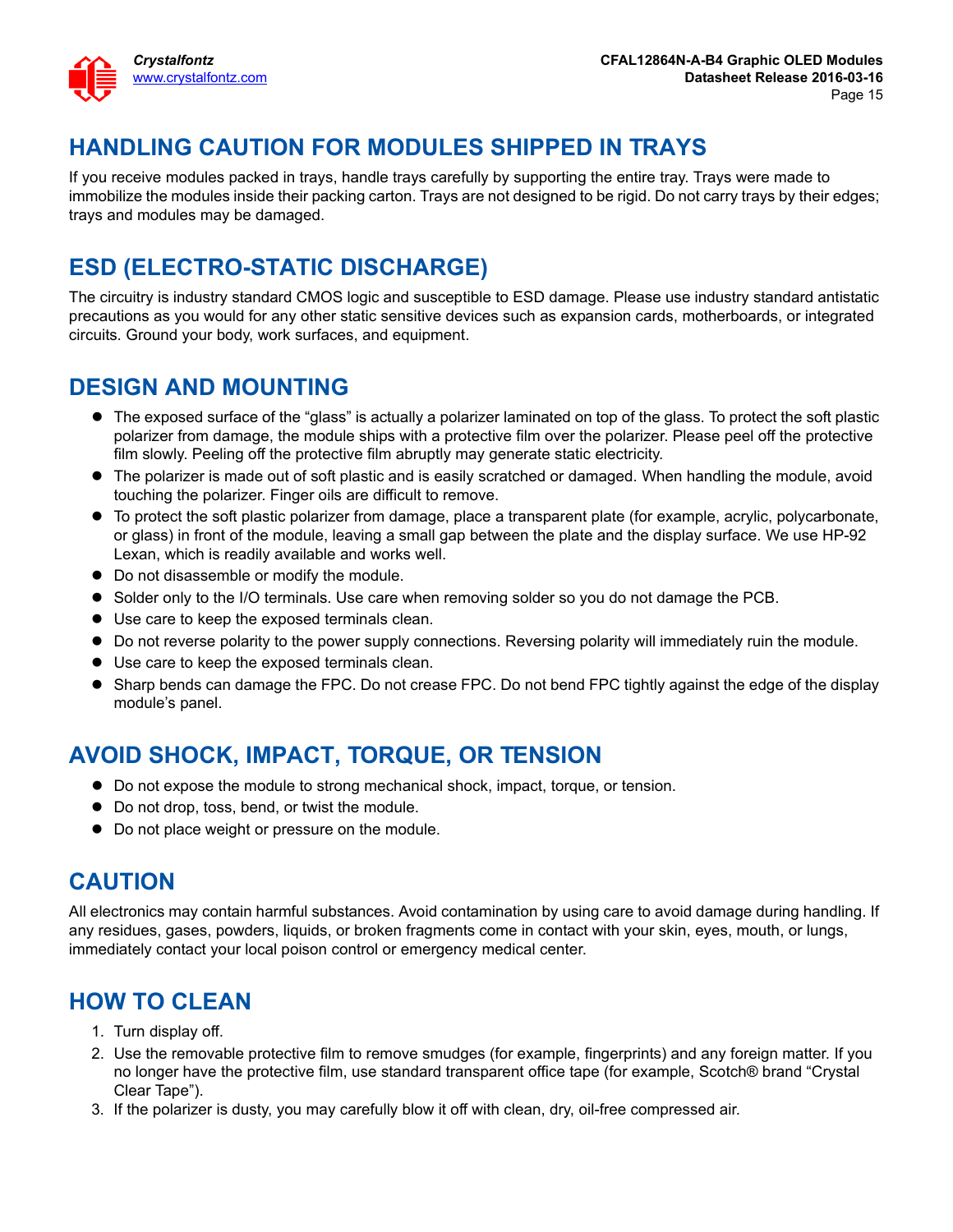

- 4. If you must clean with a liquid, never use glass cleaners, as they may contain ammonia or alcohol that will damage the touch screen or polarizer over time. Never apply liquids directly on the polarizer. Long contact with moisture may permanently spot or stain polarizer. Use filtered water to slightly moisten a clean lint-free microfiber cloth designed for cleaning optics. (For example, use a cloth sold for cleaning plastic eyeglasses.)
- 5. The plastic is easily scratched or damaged. Use a light touch as you clean the polarizer. Wipe gently.
- 6. Use a dry microfiber cloth to remove any trace of moisture before turning on the CFAL12864N-A-B4.
- 7. Gently wash the microfiber cloths in warm, soapy water and air dry before reuse.

## **OPERATION**

- We do not recommend connecting this module to a PC's parallel port as an "end product." This module is not "user friendly" and connecting it to a PC's parallel port is often difficult, frustrating, and can result in a "dead" display due to mishandling. For more information, see our forum thread at [http://www.crystalfontz.com/forum/](http://www.crystalfontz.com/forum/showthread.php?s=&threadid=3257) [showthread.php?s=&threadid=3257](http://www.crystalfontz.com/forum/showthread.php?s=&threadid=3257).
- Your circuit should be designed to protect the module from ESD and power supply transients.
- Observe the operating temperature limitations: a minimum of -40°C to a maximum of +80°C non-condensing with minimal fluctuation. Operation outside of these limits may shorten life and/or harm display. Changes in temperature can result in changes in contrast.
	- At lower temperatures of this range, response time is delayed.
	- At higher temperatures of this range, display becomes dark. (You may need to adjust the contrast.)
- Operate away from dust, moisture, and direct sunlight.

#### **STORAGE AND RECYCLING**

- Store in an ESD-approved container away from dust, moisture, and direct sunlight, fluorescent lamps, or any ultraviolet ray with humidity less than 90% non-condensing.
- Observe the storage temperature limitations: from -40°C minimum to +80°C maximum with minimal fluctuations. Rapid temperature changes can cause moisture to form, resulting in permanent damage.
- Do not allow weight to be placed on the modules while they are in storage.
- Please recycle your outdated modules at an approved facility.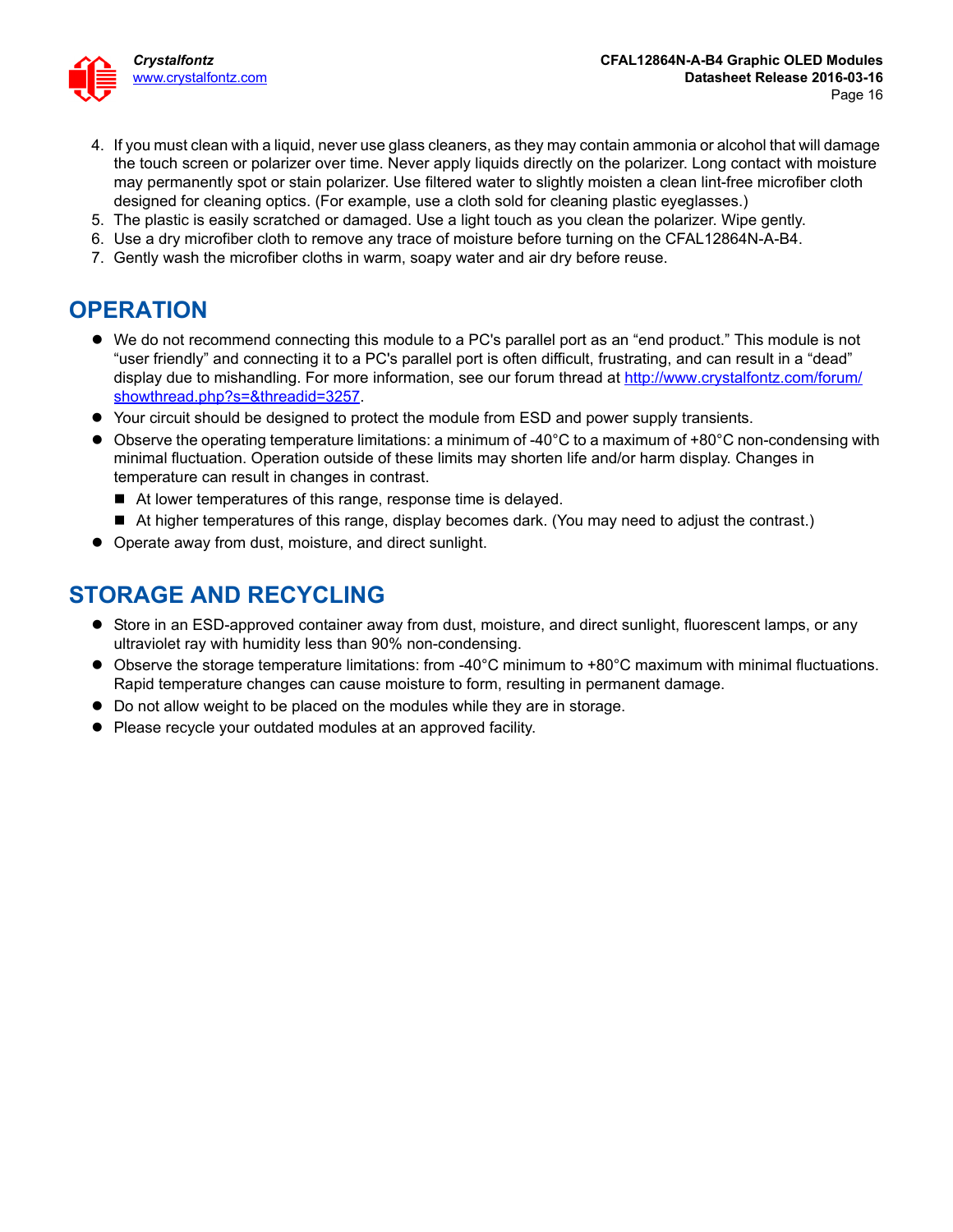

# <span id="page-16-0"></span>**APPENDIX A: QUALITY ASSURANCE STANDARDS**

### **INSPECTION CONDITIONS**

- **•** Environment
	- Temperature: 25±5°C
	- Humidity: 30~85% RH (non-condensing)
- For visual inspection of active display area
	- Source lighting: two 20-Watt or one 40-Watt fluorescent light
	- Display adjusted for best contrast
	- Viewing distance:  $30±5$  cm (about 12 inches)
	- Viewing angle: inspect at 45° angle of vertical line right and left, top and bottom

#### **COLOR DEFINITIONS**

We try to describe the appearance of our modules as accurately as possible. For the photos, we adjust for optimal appearance. Actual display appearance may vary due to (1) different operating conditions, (2) small variations of component tolerances, (3) inaccuracies of our camera, (4) color interpretation of the photos on your monitor, and/or (5) personal differences in the perception of color.

## **DEFECTS CLASSIFICATION**

Defects are defined as:

- Major Defect: results in failure or substantially reduces usability of unit for its intended purpose.
- Minor Defect: deviates from standards but is not likely to reduce usability for its intended purpose.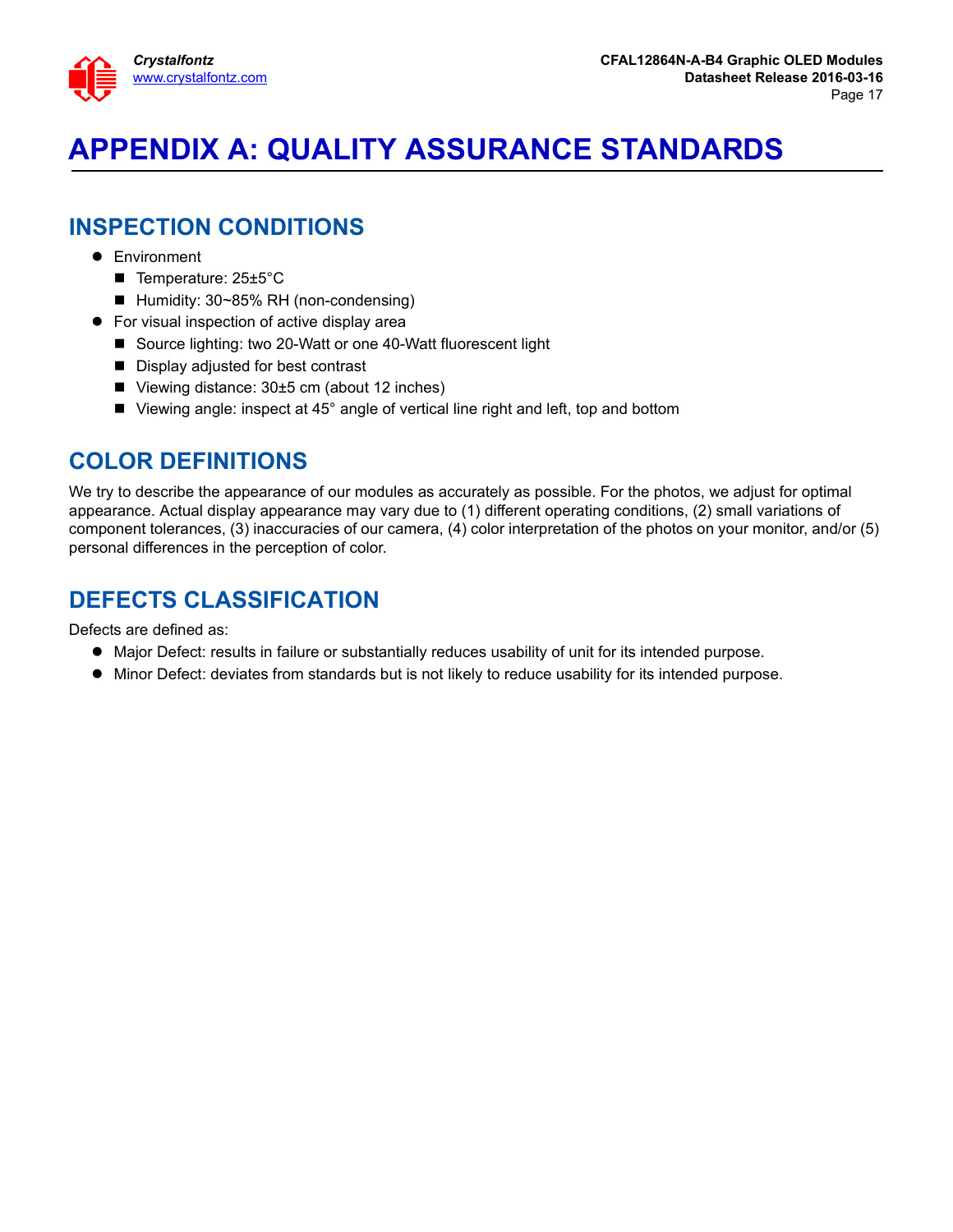

## **ACCEPTANCE STANDARDS**

<span id="page-17-1"></span><span id="page-17-0"></span>

| #              | <b>DEFECT TYPE</b>                         | <b>ACCEPTANCE STANDARDS CRITERIA</b>        |                                                                                                             |                                             |       |  |  |
|----------------|--------------------------------------------|---------------------------------------------|-------------------------------------------------------------------------------------------------------------|---------------------------------------------|-------|--|--|
| 1              | <b>Electrical defects</b>                  |                                             | 1. No display, display malfunctions, or shorted segments.<br>2. Current consumption exceeds specifications. |                                             |       |  |  |
| $\overline{2}$ | Viewing area defect                        | Viewing area does not meet specifications). |                                                                                                             |                                             | Major |  |  |
| 3              | Contrast adjustment<br>defect              | Contrast adjustment fails or malfunctions.  |                                                                                                             |                                             | Major |  |  |
| 4              | Blemishes or foreign                       | Blemish                                     | Defect Size (mm)                                                                                            | Acceptable Qty                              |       |  |  |
|                | matter on display seg-<br>ments            |                                             | $\leq 0.3$                                                                                                  | 3                                           |       |  |  |
|                |                                            |                                             |                                                                                                             | $\leq$ 2 defects within 10 mm of each other | Minor |  |  |
| 5              | Other blemishes or for-                    | Defect size = $(A + B)/2$                   | Defect Size (mm)                                                                                            | Acceptable Qty                              |       |  |  |
|                | eign matter outside of<br>display segments |                                             | 50.15                                                                                                       | Ignore                                      |       |  |  |
|                |                                            | Length                                      | 0.15 to 0.20                                                                                                | 3                                           | Minor |  |  |
|                |                                            | <b>Width</b>                                | 0.20 to 0.25                                                                                                | $\overline{2}$                              |       |  |  |
|                |                                            |                                             | 0.25 to 0.30                                                                                                | 1                                           |       |  |  |
| 6              | Dark lines or scratches<br>in display area | Defect Width (mm)                           | Defect Length (mm)                                                                                          | Acceptable Qty                              |       |  |  |
|                |                                            | $\leq 0.03$                                 | $\leq 3.0$                                                                                                  | $\sqrt{3}$                                  |       |  |  |
|                | Width                                      | 0.03 to 0.05                                | $\leq 2.0$                                                                                                  | 2                                           | Minor |  |  |
|                | Length                                     | 0.05 to 0.08                                | $\leq 2.0$                                                                                                  | $\mathbf 1$                                 |       |  |  |
|                |                                            | 0.08 to 0.10                                | $≤3.0$                                                                                                      | 0                                           |       |  |  |
|                |                                            | $\geq 0.10$                                 | >3.0                                                                                                        | 0                                           |       |  |  |
| $\overline{7}$ | Bubbles between polarizer film and glass   |                                             | Defect Size (mm)                                                                                            | Acceptable Qty                              |       |  |  |
|                |                                            |                                             | 50.20                                                                                                       | Ignore                                      |       |  |  |
|                |                                            |                                             | 0.20 to 0.40                                                                                                | $\mathbf{3}$                                | Minor |  |  |
|                |                                            |                                             | 0.40 to 0.60                                                                                                | $\mathbf{2}$                                |       |  |  |
|                |                                            |                                             | 20.60                                                                                                       | 0                                           |       |  |  |